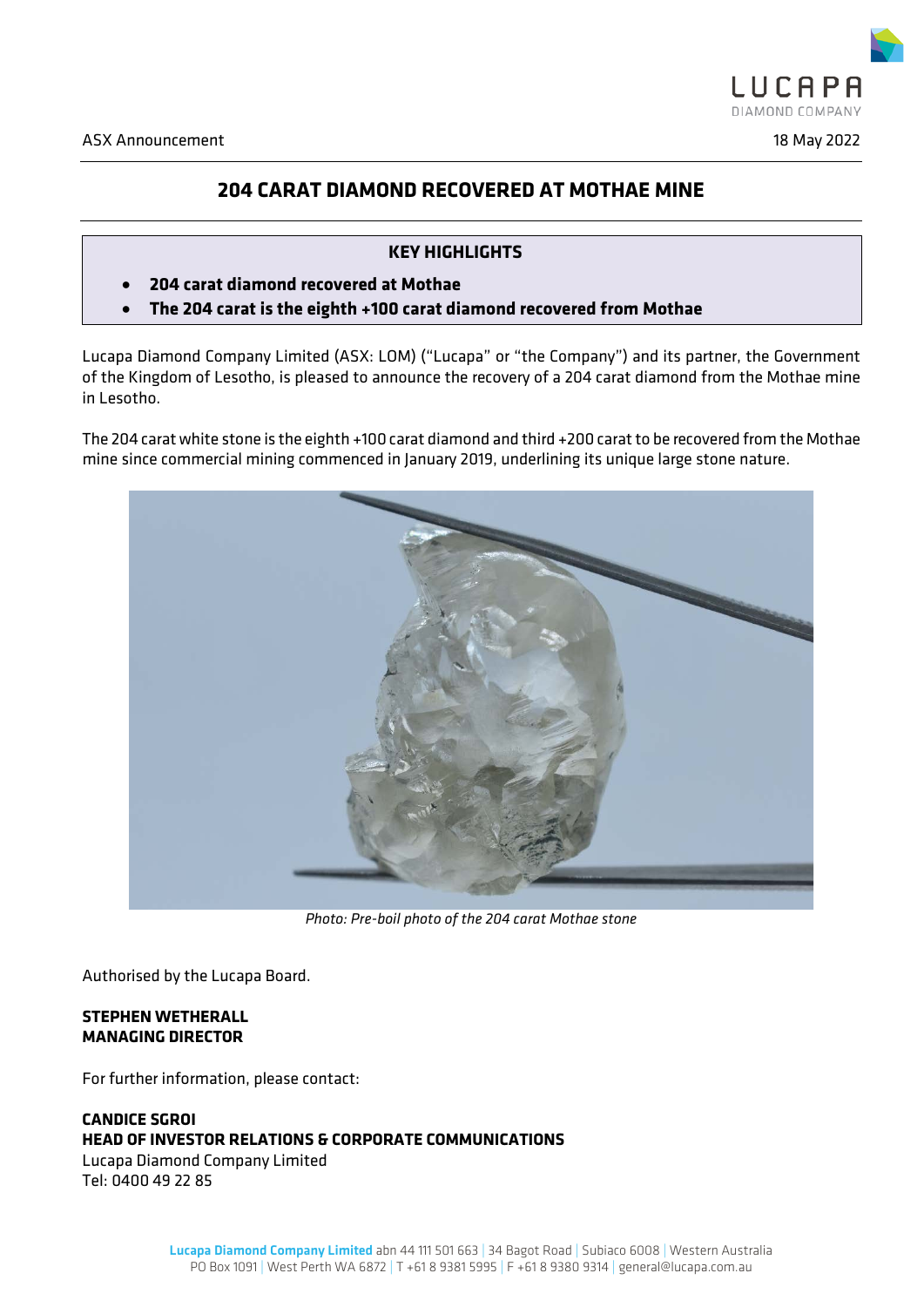# **ABOUT LUCAPA**

Lucapa Diamond Company Limited is an ASX listed diamond miner and explorer with assets in Africa and Australia. It has interests in two producing diamond mines in Angola (Lulo) and Lesotho (Mothae). The large, high-value diamonds produced from these two niche African diamond mines attract some of the highest prices per carat for rough diamonds globally.

The Lulo mine has been in commercial production since 2015, while the Mothae mine commenced commercial production in 2019.

In 2021, through its wholly owned subsidiary, Australian Natural Diamonds Pty Ltd, Lucapa completed the strategic and transformative acquisition of the Merlin Diamond Project, an historic Australian mine containing a 4.4 million carat JORC (2012) compliant Mineral Resource with significant exploration potential. The Company published an Updated Scoping Study re-enforcing the significant economic potential for a long-life mine at Merlin with a production target of 2.1 million carats. A feasibility study is expected to be completed by Q3 2022.

Lucapa and its project partners are also exploring for potential primary source kimberlites or lamproites at the prolific Lulo concession in Angola, the Brooking project in Australia and the Orapa Area F project in Botswana.

The Board, management and key stakeholders in Lucapa have deep global diamond industry experience and networks all through the value chain from exploration to retail.

## **Competent Person's Statement**

Information included in this announcement that relates to exploration results and resource estimates is based on and fairly represents information and supporting documentation prepared and compiled by Richard Price MAusIMM who is a Member of the Australasian Institute of Mining and Metallurgy. Mr Price is an employee of Lucapa Diamond Company Limited. Mr Price has sufficient experience which is relevant to the style of mineralisation and type of deposit under consideration and to the activity which he is undertaking to qualify as a Competent Person as defined in the 2012 Edition of the Australasian Code for Reporting Exploration Results, Mineral Resources and Ore Reserves. Mr Price consents to the inclusion in the announcement of the matters based on this information in the form and context in which it appears.

## **No New Information**

To the extent that this announcement contains references to prior exploration results and Mineral Resource estimates, which have been cross referenced to previous market announcements made by the Company, unless explicitly stated, no new information is contained. The Company confirms that it is not aware of any new information or data that materially affects the information included in the relevant market announcements and, in the case of estimates of Mineral Resources that all material assumptions and technical parameters underpinning the estimates in the relevant market announcement continue to apply and have not materially changed.

## **Forward-Looking Statements**

This announcement has been prepared by the Company. This document contains background information about the Company and its related entities current at the date of this announcement. This is in summary form and does not purport to be all inclusive or complete. Recipients should conduct their own investigations and perform their own analysis in order to satisfy themselves as to the accuracy and completeness of the information, statements and opinions contained in this announcement.

This announcement is for information purposes only. Neither this document nor the information contained in it constitutes an offer, invitation, solicitation or recommendation in relation to the purchase or sale of shares in any jurisdiction. This announcement may not be distributed in any jurisdiction except in accordance with the legal requirements applicable in such jurisdiction. Recipients should inform themselves of the restrictions that apply in their own jurisdiction. A failure to do so may result in a violation of securities laws in such jurisdiction.